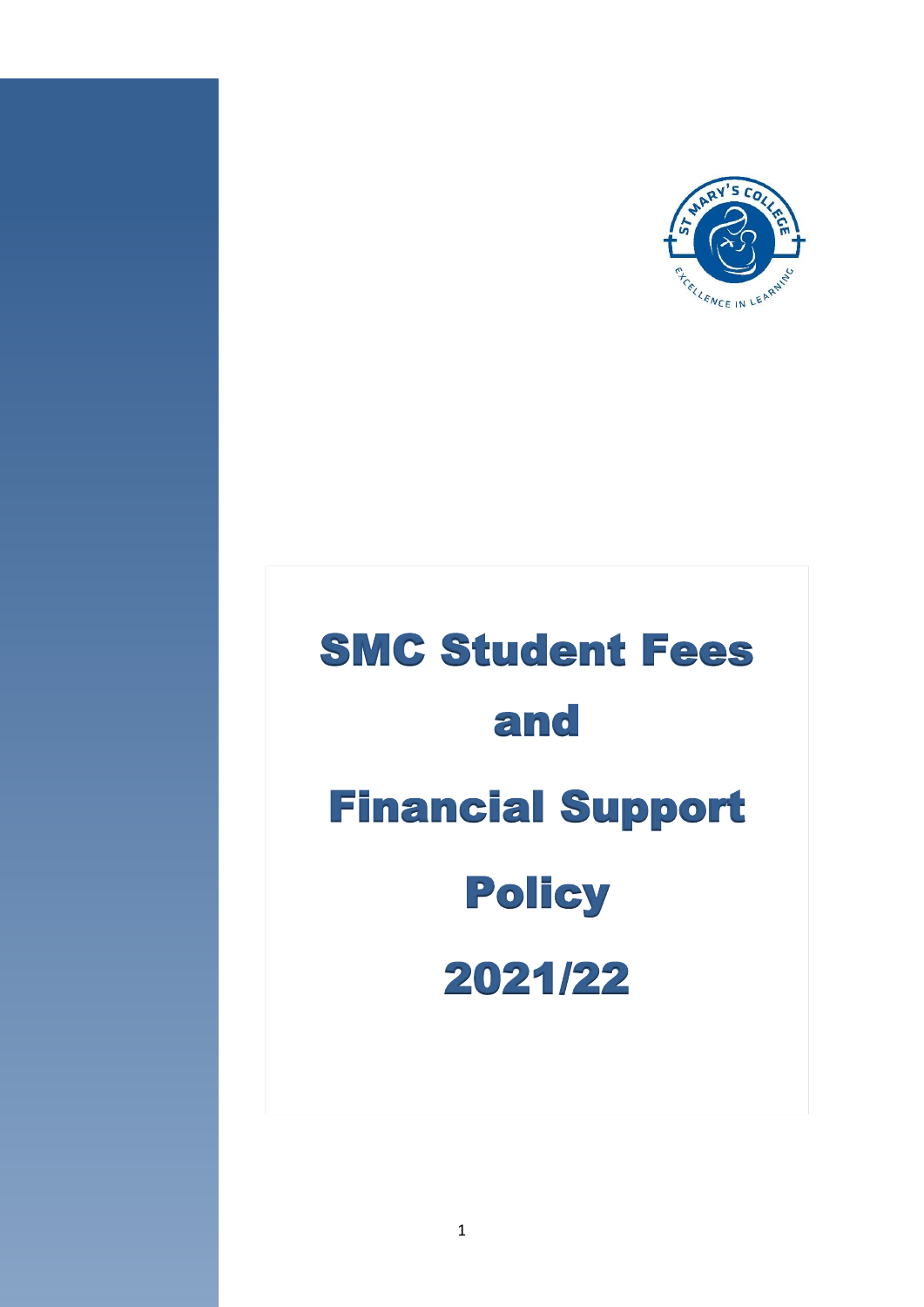## **Contents**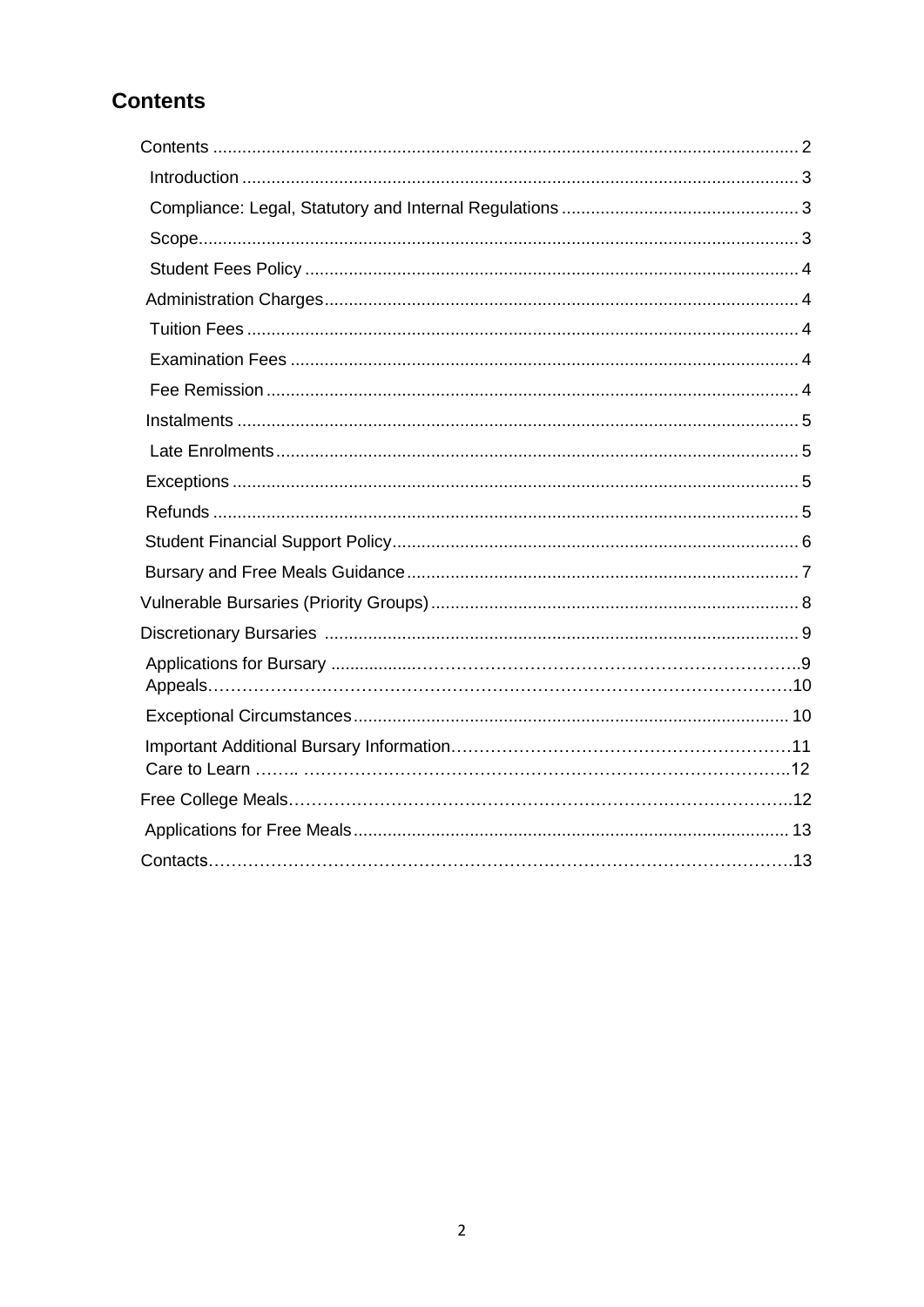## <span id="page-2-0"></span>**1. Introduction**

St. Mary's College are committed to operating in an ethical and principled way.

By honouring and practicing our values we will maintain a climate of trust and mutual respect.

St. Mary's College aims to ensure fees charged in relation to learning are:

- Responsive to the Education, Skills Funding Agency (ESFA) funding and fee assumptions.
- Maximise fee income yet remain competitive.
- Simple to apply and easily understood.
- At least cover all costs where learning aims are full cost recovery.

We aim to provide information, advice and application guidance relating to the following Government funded initiatives in order to help support the financial costs of participating in learning:

- 16 19 Guaranteed Bursary.
- <span id="page-2-1"></span>• 16 - 19 Discretionary Bursary.

#### **Compliance: Legal, Statutory and Internal Regulations**

The Student Fees and Financial Support Policy is underpinned by the following legal / statutory / internal regulations:

- ESFA Funding Guidance and Regulations GDPR 2018
- Freedom of Information Act 2000 Equality Act 2010
- Local Authority Funding Guidance
- St Mary's College Financial Regulations
- St Mary's College Freedom of Information (Publication) Scheme
- <span id="page-2-2"></span>• St Mary's College Equality Policy & Procedures

#### **Scope:**

The Student Fees and Financial Support Policy applies to all students wishing to participate in a study programme that is not eligible to be fully funded by a funding body and / or students meeting the eligibility criteria for any funding initiative available to St. Mary's College and repeals all previous policies in relation to fees, financial support, bursaries, grants and loans.

Specific accountabilities of parties are:

- The Business Manager holds ultimate accountability to ensure Government funded initiatives are applied in accordance with current ESFA Funding Guidance and College Policies and Procedures.
- The Business Manager has responsibility to ensure the Fees Policy meets contractual guidance and is applied accordingly.
- The Business Manager has responsibility to ensure that the Bursary and Free Meals procedures and protocols are applied, monitored and revised as required.

3

- 
-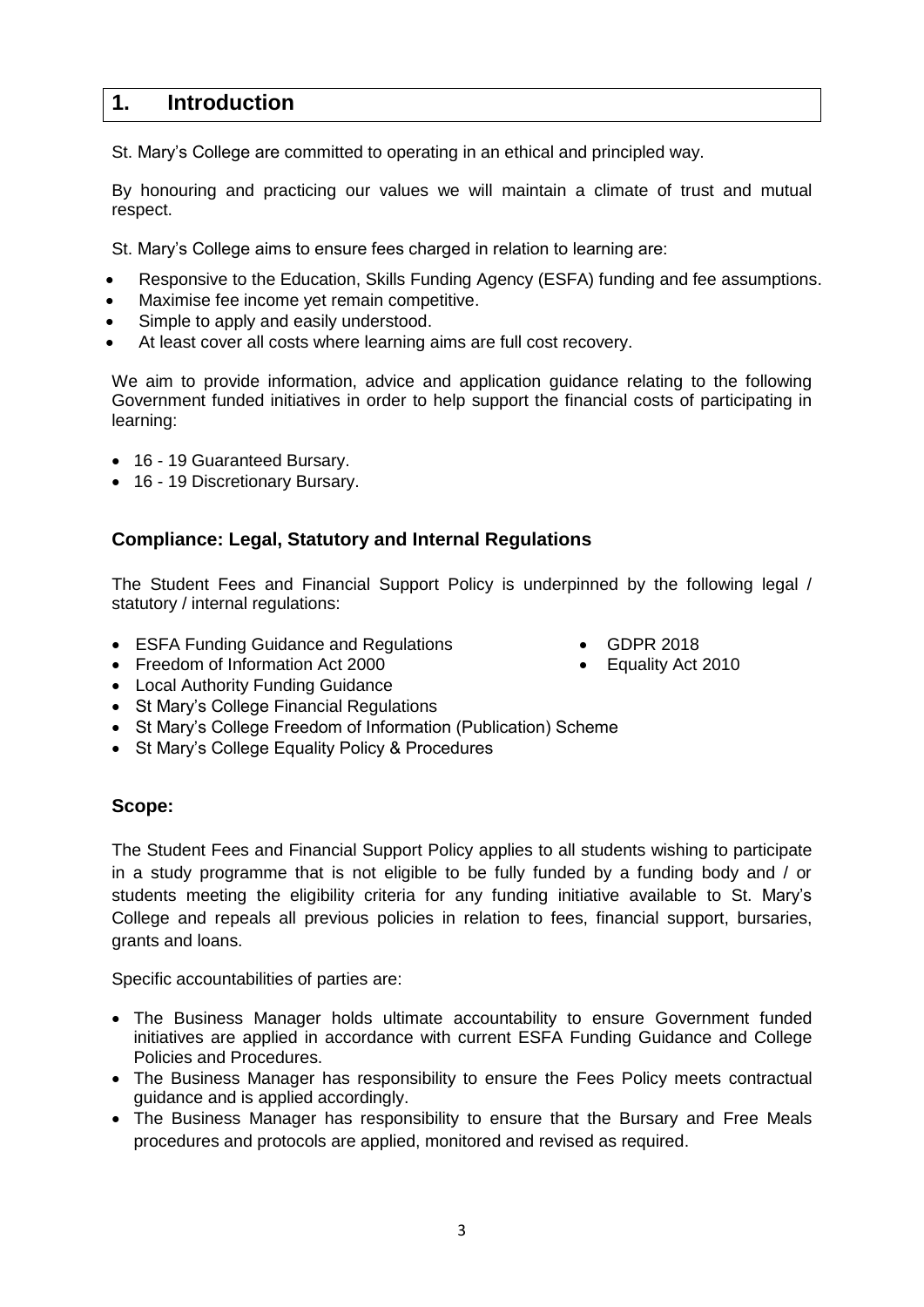## <span id="page-3-1"></span><span id="page-3-0"></span>**2. Student Fees Policy**

#### **Administration Charges**

| <b>Type of Funding</b> | Administration/Registration Fee |  |
|------------------------|---------------------------------|--|
| Fully funded           | None                            |  |
| Co-funded              | Course registration/exam fee    |  |
| Full cost recovery     | None                            |  |

#### <span id="page-3-2"></span>**Tuition Fees**

#### **Learning Aims Funded by the Education Skills Funding Agency (ESFA)**

- Fully funded study programmes only apply to individuals under 19 or individuals aged 16- 24 with a Learning Difficulty Assessment (see Fee Remission).
- The tuition fees for other study programmes / individuals will be determined by reference to the fee element of the ESFA Funding Formula. For 2021 / 2022 the tuition fee assumption is 50% of the learning aim funding. Any deviation from a 50% contribution must be agreed by the Executive.

#### **Learning Aims Funded on a full cost recovery basis**

 The tuition fee for each learning aim will be determined using a formula approved by the Principalship. Any deviation from the formula must be agreed by the Executive.

#### <span id="page-3-3"></span>**Examination Fees**

- All students resitting examinations will be charged an examination fee.
- Former students are accepted as external candidates where the College is able to offer examination entry for a current subject. Such entrants will be subject to an examination administration fee of £40 (or more if appropriate) plus the appropriate Awarding Body examination fees.

#### <span id="page-3-4"></span>**Fee Remission**

#### **Learning Aims Funded by the Education Skills Funding Agency (ESFA)**

No compulsory tuition, enrolment, registration or examination fees shall will be charged to:

- Students aged 16 years and under 19 years of age on 31<sup>st</sup> August 2021.
- Students aged 19 years of age or over on  $31<sup>st</sup>$  August 2021 on a continuing programme of study where that programme of study commenced before the student reached 19 years of age.
- Students aged 16 -24 years on 31<sup>st</sup> August 2021 with a Learning Difficulty Assessment (LDA) and have additional Learning Support (ALS) needs over £6,000.

**Note**: A programme of study comprises all of a students' activities that lead to a set of outcomes agreed with the individual student as part of their initial advice and guidance.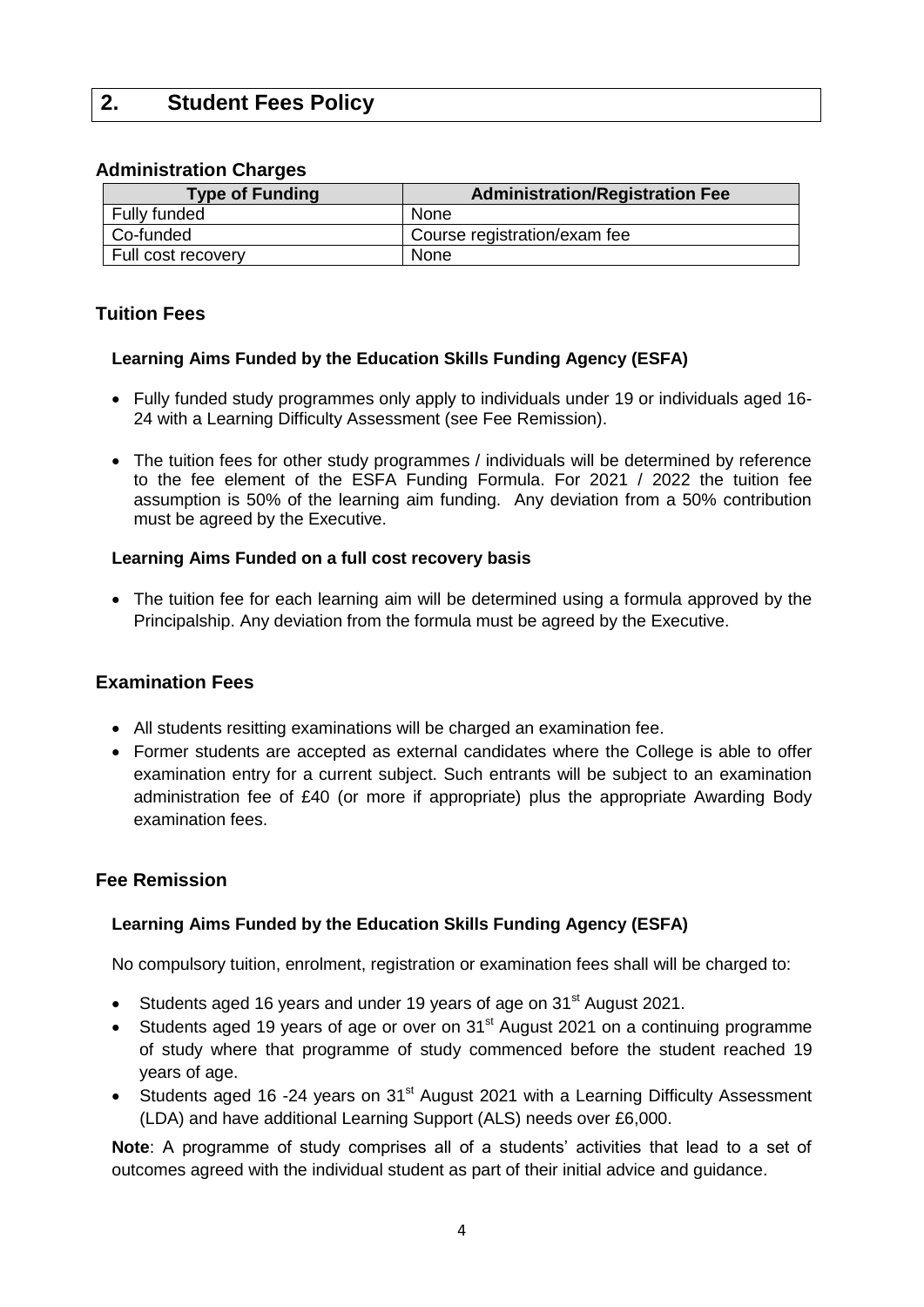#### **Learning Aims Funded on a Full Cost Recovery Basis**

<span id="page-4-0"></span>Tuition fees will be charged in all cases. Remission will not be applicable.

#### **Instalments**

Students may pay fees by instalments. The threshold to be able to pay by instalments is £200.

- Total fees of £200-£499 may be paid in three equal instalments. The first instalment, plus a one-off arrangement fee, must be paid on enrolment. The remaining fees must be paid in two equal monthly instalments by standing order, no interest is charged.
- Total fees over £500 may be paid in four equal instalments again the first on enrolment with the one-off arrangement fee and the balance paid in three monthly instalments by standing order.

#### <span id="page-4-1"></span>**Late Enrolments**

- Full fees as applicable will be charged for ESFA funded courses.
- <span id="page-4-2"></span> Fees in relation to learning aims (courses) supported by the Local Authority, or Full Cost Recovery, will be calculated on a pro-rata basis from the start of the previous half term.

#### **Exceptions**

In exceptional circumstances a variation from the standard fee may be charged outside of the Student Fees Policy. The individual must submit an application in writing to the Business Manager, who will consider the application and authorised if appropriate.

#### <span id="page-4-3"></span>**Refunds**

- A full refund will be given if a course is cancelled.
- Where a student cancels an enrolment up to 5 days prior to the commencement of the learner aim (course) a refund is provided excluding 10% to cover administration cost up to a maximum of £25.
- All other requests for refunds or credit notes must be in writing to the Business Manager within a maximum of 4 weeks of withdrawing from the course. Only exceptional circumstances will be considered. Credit notes will only be valid until the end of the following academic year.
- No refund/credit note will be issued after the start date where the course is based on full cost recovery.

| Signed:     | Title:              | Date:    |
|-------------|---------------------|----------|
| Elissa Best | Principal (Interim) | 13/09/21 |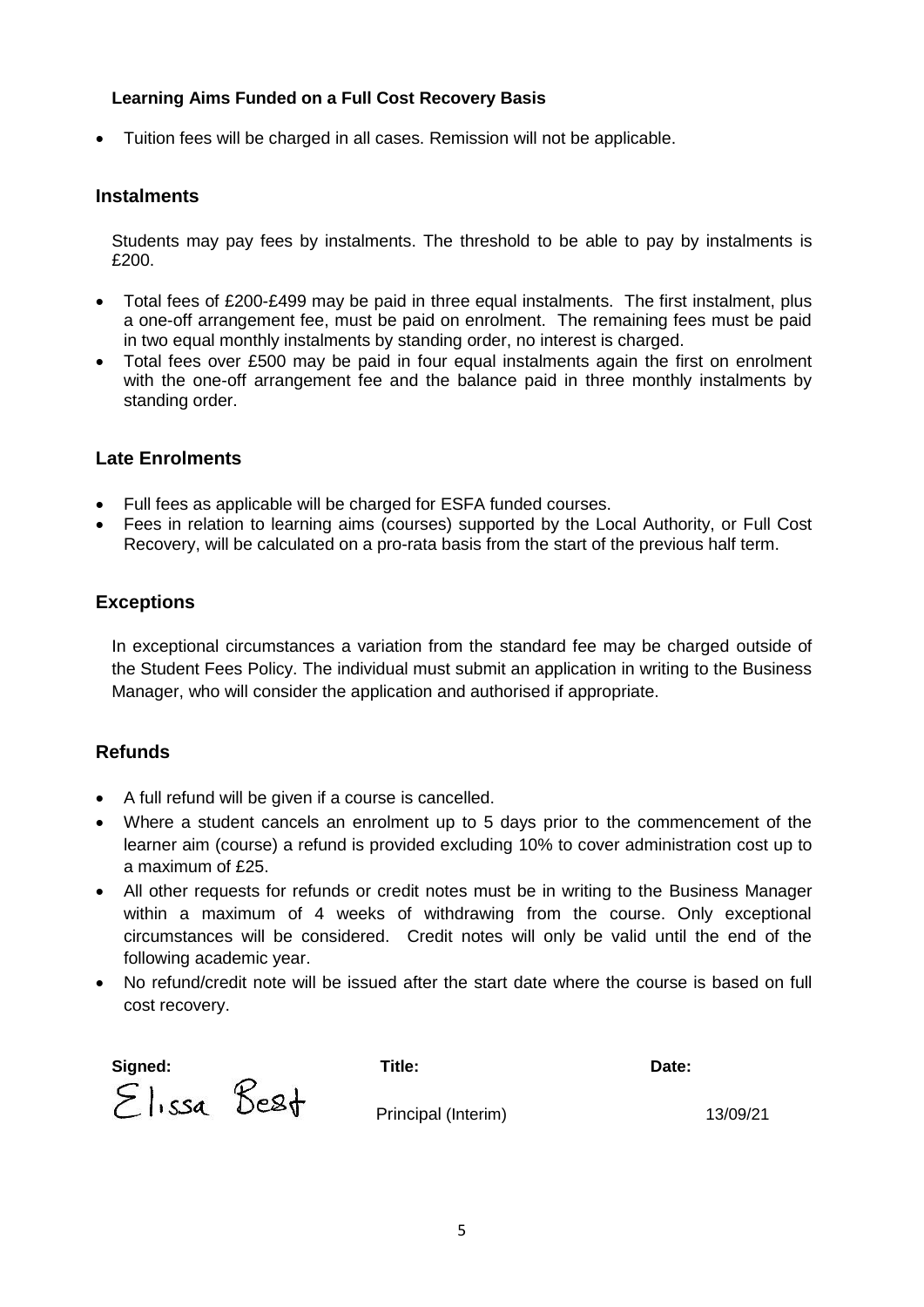## <span id="page-5-0"></span>**3. Student Financial Support Policy**

St. Mary's College is committed to promoting and guiding the application of financial assistance to those entitled in order to help support the financial costs of participating in learning.

16-19 Bursary Support Funds and 19+ Adult Discretionary Support Funds are allocated by the Educational and Skills Funding Agency (ESFA), The purpose of the funds is to reduce the financial barriers associated with study for students aged 16 and over with proven financial hardship. The funds support students to meet the costs of participating in courses, to attend regularly, achieve and progress.

The Bursary Support Fund supports students who are between 16 and 19 and assessed as being in need of financial assistance. St. Mary's College complies with the 16-19 Bursary Funding Guidelines issued by the ESFA. Young people must satisfy the residency criteria as stated in the document ESFA Funding Guidance Funding Regulations.

In order to further support students St Mary's College, offer an Exceptional Circumstances Bursary to assist with unexpected changes to circumstances and / or exceptional financial difficulty.

Free Meals will be offered to eligible individuals and will be administered following ESFA compliance guidance.

All support fund initiatives are administered in accordance with current ESFA Funding Guidance and St. Mary's College Policies and Procedures.

 **Signed: Title: Date:**

 $\Sigma$   $\overline{\phantom{1}}$   $\overline{\phantom{1}}$   $\overline{\phantom{1}}$   $\overline{\phantom{1}}$   $\overline{\phantom{1}}$   $\overline{\phantom{1}}$   $\overline{\phantom{1}}$   $\overline{\phantom{1}}$   $\overline{\phantom{1}}$   $\overline{\phantom{1}}$   $\overline{\phantom{1}}$   $\overline{\phantom{1}}$   $\overline{\phantom{1}}$   $\overline{\phantom{1}}$   $\overline{\phantom{1}}$   $\overline{\phantom{1}}$   $\overline{\phantom{1}}$   $\overline{\phantom{1}}$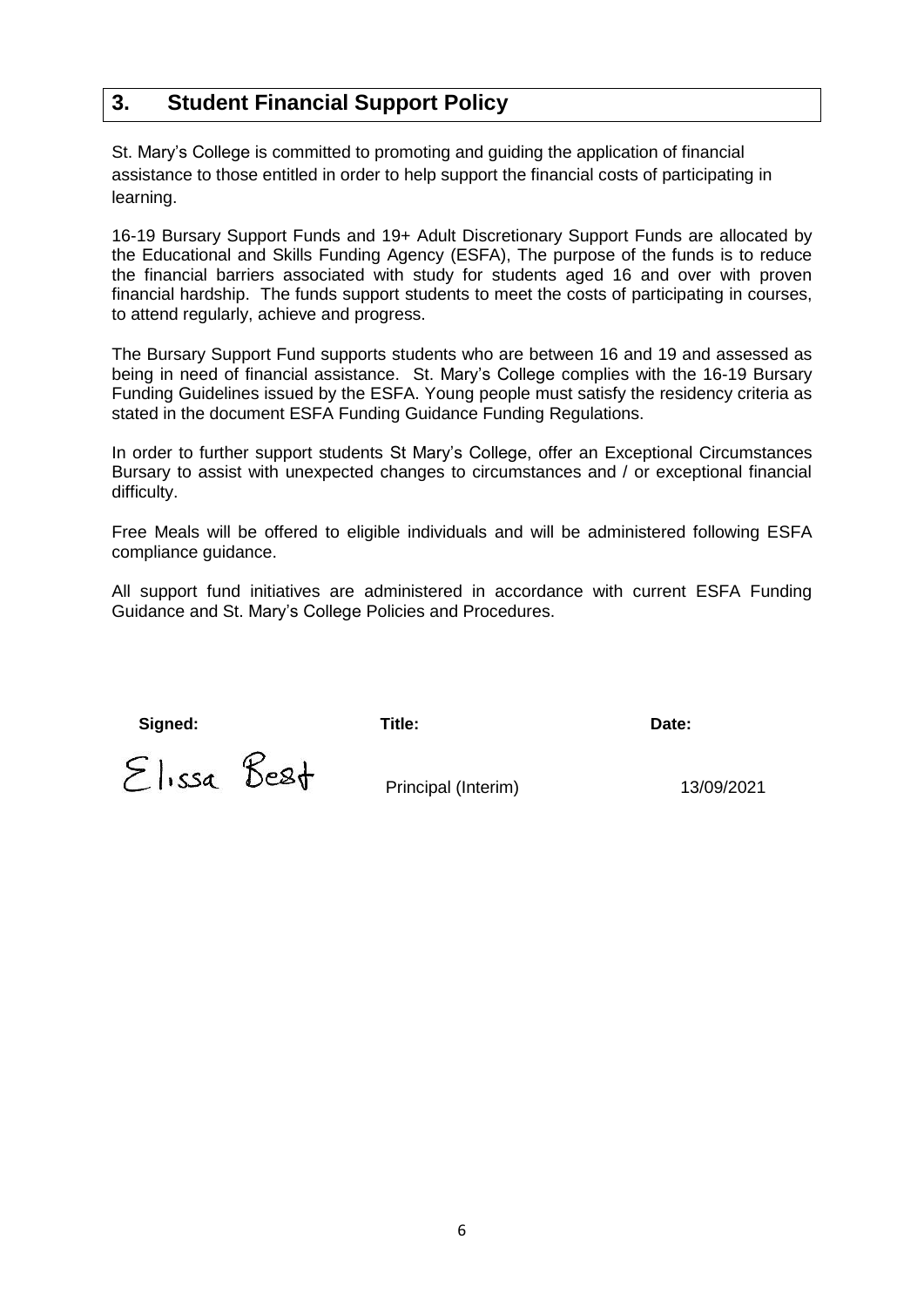## <span id="page-6-1"></span><span id="page-6-0"></span>**4. Bursary and Free Meals Guidance**

#### **Introduction**

The 16-19 Bursary and Free Meal Application Procedure supports the Student Financial Support Policy. St. Mary's College aims to ensure that any opportunities for financial support are promoted and guidance and support is provided to those entitled in applying for financial support to participate in learning.

The Bursary Fund is available to support students who face the greatest barriers to continue in education and to ensure every young person participates in and benefits from a place in 16-19 education.

The Student Financial Support Procedure sets out the arrangements for how St Mary's College will prioritise and administer the 16-19 Bursary Fund in 2021/2022 ensuring funds are used to make the maximum impact on recruitment, attendance, retention, achievement and success rates.

Awards from the Bursary will be used towards essential course related costs such as books, equipment, travel, field trips, visits and other costs associated with learning. It is not intended to provide learning support, support extra-curricular activities where these are not essential to the student's study programme or support general household incomes.

This procedure complies with Funding Compliance Guidance 2021/2022 provided by the Education, Skills Funding Agency (ESFA) and relates to Guaranteed and Discretionary **Bursaries** 

Minimum standards include:

- Promoting the opportunity to apply for a 16-19 Bursary to all 16-19-year-old applicants
- Assessing the eligibility of applicants against the ESFA criteria
- Ensuring rigour and consistency in the administration of an application
- Ensuring ESFA administration, monitoring and audit compliance
- Security of and restricted access to data processed and retained
- Providing access to individuals with regard to their own personal data

#### <span id="page-6-2"></span>**What is the Bursary Fund?**

The 16-19 Bursary Fund is designed to help support young people who face the greatest financial barriers to participation in education or training. The Bursary is means tested and claims can be made at any time for the following (whilst full payment is not guaranteed, each request will be carefully considered):

- transport costs
- books and equipment,
- trips / university visits
- photocopying/printing credits
- meals
- equipment
- re-sit exam fees
- other College related activities and items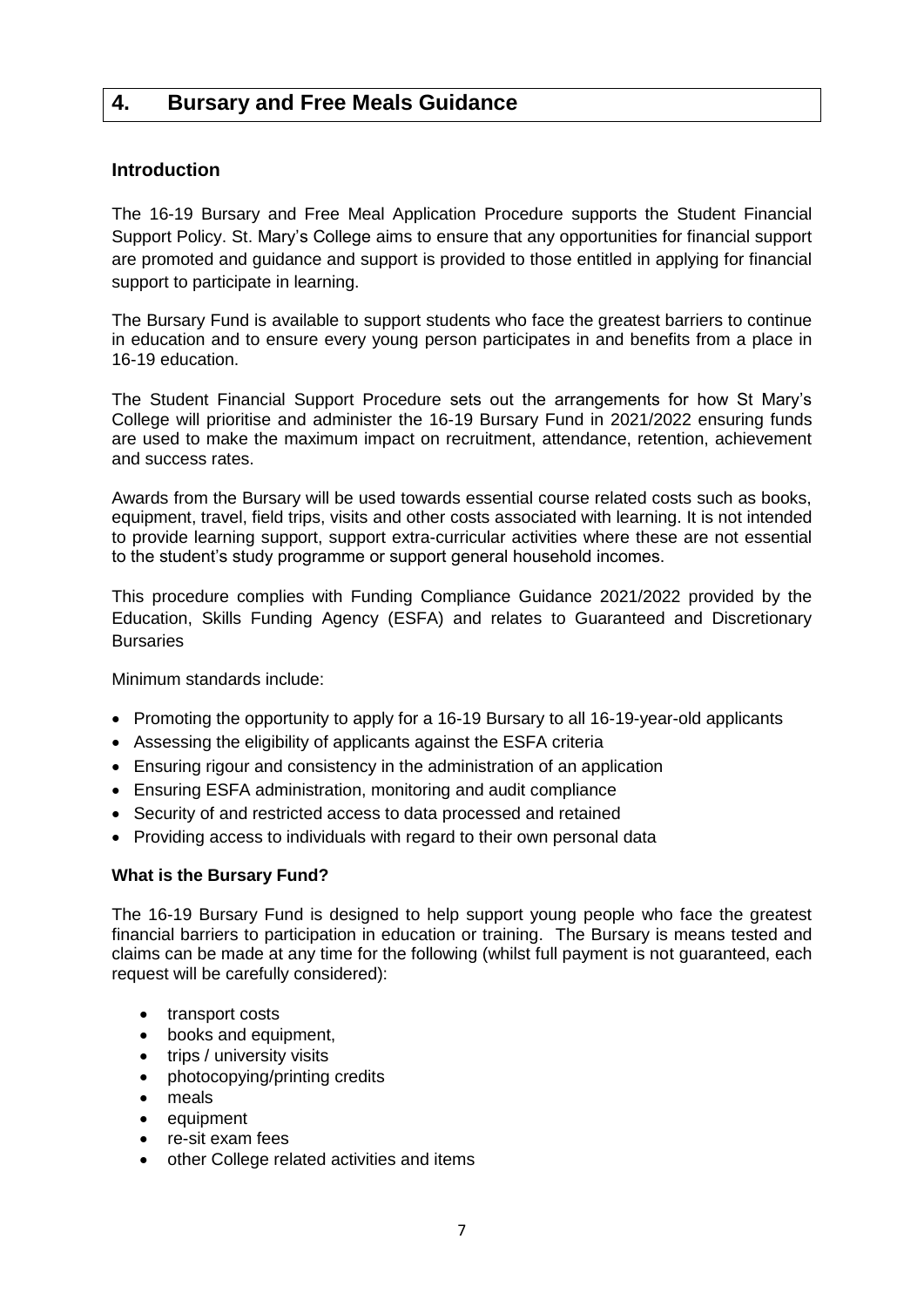The fund is split into 2 parts, Vulnerable Bursaries and Discretionary Bursaries.

#### **Vulnerable Bursaries**

A Vulnerable Bursary is available\* to learners who fall into one of the vulnerable groups identified below and are eligible to receive an award of up to £1,200 per year:

- **e** learners in care
- care leavers young people aged 16 and 17 who were previously looked after for a period of 13 weeks consecutively (or periods amounting to 13 weeks), which began after

the age of 14 and ended after the age of 16

- learner who is aged 18 or above who was looked after prior to becoming 18 for a period of 13 weeks consecutively (or periods of 13 weeks), which began after the age of 14 and ended after the age of 16
- learner in receipt of Income Support, or Universal Credit because they are financially supporting themselves or financially supporting themselves and someone who is dependent on them and living with them such as a child or partner
- learner in receipt of Disability Living Allowance or Personal Independence Payments in their own right as well as Employment and Support Allowance or Universal Credit in their own right (Child Benefit to parent will cease if learner successfully applies for Employment Support Allowance)

*\*Although a young person may be eligible for the Bursary because they are in one of the defined vulnerable groups, a Bursary will only be granted if there is an actual financial need.* 

#### **Evidence of eligibility for Vulnerable Bursaries:**

- learners who are in care or a care leaver, written confirmation of current or previous looked-after status from the relevant local authority
- learners in receipt of Income Support, a copy of the Income Support award notice. Learner must be entitled to the benefit in their own right and the evidence must confirm that the learner can be in further education or training (some young people in receipt of benefits are not allowed to participate)
- learners in receipt of Universal Credit, a copy of the Universal Credit Award notice. Learner must be entitled to the benefit in their own right and the evidence must confirm that the learner can be in further education or training. Learners must also provide additional documentation to confirm their independent status, for example a tenancy agreement in the learner's name, a child benefit receipt, children's birth certificates, utility bills etc.
- learners receiving Universal Credit/Employment and Support Allowance and Disability Living Allowance and Personal Independence Payments, a copy of the Universal Credit or ESA award from DWP (UC claimants will be able to print off details of their award from their journal). Evidence of receipt of Disability Living Allowance or Personal Independence Payment, must also be provided

#### **Decisions:**

#### *There is possibility that the outcome of an application for a Bursary for vulnerable groups be that of either no award, or a limited award.*

*Income support is paid to young people such as teenage parents, young people with severe disabilities, teenagers living away from their parents, young people whose parents have died and unaccompanied asylum seeking children, where a financial need is established.*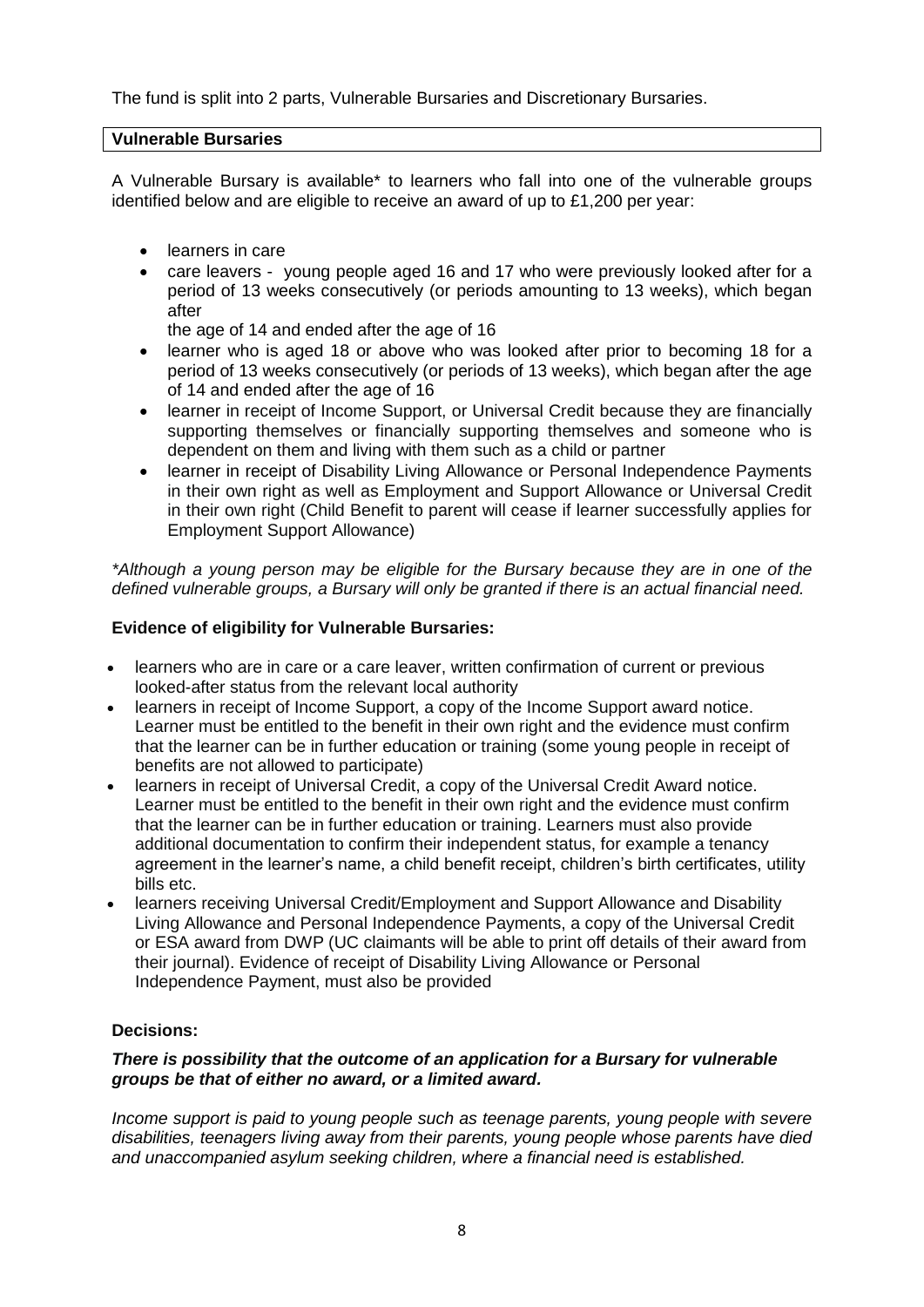*Learner awarded Universal Credit to pay for housing costs (in place of housing benefit) will not be eligible for a vulnerable bursary unless they are also receiving another eligible benefit.*

#### **Discretionary Bursaries**

St Mary's college will then award bursaries to learners whose family's household income falls below **£18,000** per year and are facing genuine financial barriers to learning. The award will be made in kind up to a maximum of £400 subject to meeting attendance and behaviour criteria. Payments for trips/exceptional costs to ensure participation in learning will considered on an individual basis – please see the Bursary Team for an award request form.

#### **Who is eligible to apply?**

To be eligible to apply for the fund, the household income must fall below £18,000 and learners must meet the criteria detailed below:

- $\bullet$  be aged 16 or over but under 19 years of age at 31<sup>st</sup> August or
- be aged 19 or over at 31 August and have an Education, Health and Care Plan (EHCP)
- be aged 19 or over at 31 August and continuing on a programme enrolled on aged 16 to 18 ('19+ continuers')
- have been resident in the UK or EEA for three years preceding 31 August (verified before enrolment)
- be enrolled on a government funded course

#### **How to apply?**

- complete the 16-19 Bursary Fund application form answering all questions to avoid any delays in processing – forms can be downloaded from the College Website [www.stmarysblackburn.ac.uk](http://www.stmarysblackburn.ac.uk/)
- $\bullet$  submit your application form online before 31<sup>st</sup> October 2021 and email the required evidence to [bursary@stmarysblackburn.ac.uk](mailto:bursary@stmarysblackburn.ac.uk) – applications received after this date may be considered but funds will be allocated on a pro-rata basis.

#### **Evidence**

All applications to access the 16-19 Bursary Fund must be supported by appropriate evidence as detailed on the application form. All evidence will be treated as confidential.

Learners in receipt of qualifying benefits – the evidence must confirm that the learner can be in further education or training.

#### **What happens next?**

 The Bursary Panel will test the application against the eligibility criteria and check the evidence and assess the need for funding. The Bursary Team may discuss the application with the student if required. The 16-19 Bursary will only be awarded to a student that is eligible and facing a genuine financial barrier to participating.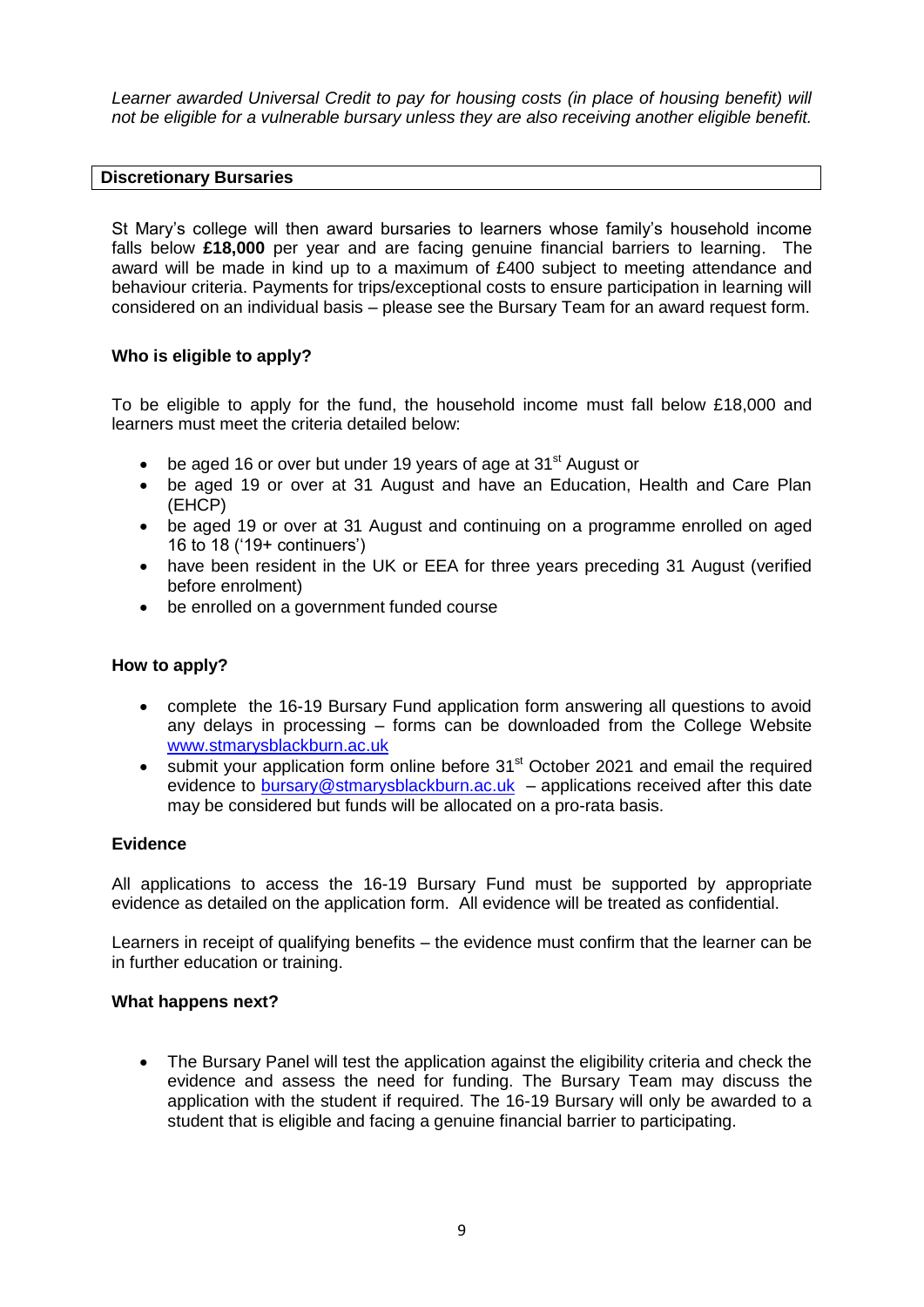- The Bursary Team will notify students by email of the outcome of their application within 14 working days of receipt. However, in September the processing time may be longer as most applications are received at this time.
- Any application that requires special consideration will be discussed by the Bursary Fund Awards Committee (see membership on page 12), who will consider the application and decide the level of any award. This is normally completed within 4 weeks of the application.
- The Finance Office will keep financial records of all awards made for a period of six years

#### *Please note: Students will need to have a current bank account.*

#### **Appeals Process**

You have a right to appeal. Any learner or their parent/guardian not satisfied with the outcome of their application, can appeal in writing to the Bursary Team within 10 working days stating fully their reasons why. The Bursary Team will call a Bursary Fund Appeals Panel within 14 working days of receiving the appeal. Final decisions for appeals will be made by the Appeals Panel consisting of the Business Manager and Head of Safeguarding and Student Discipline. The applicant will be informed of the panel's decision within 10 working days of that meeting. The panel's decision is final.

#### **Confidentiality**

Applications and supporting evidence will be confidential to the 16-19 Bursary Application Panel, and in the event of an appeal, the 16-19 Bursary Appeals Panel. The applications and supporting evidence will remain confidential during processing, payment and storage. If it is necessary to obtain additional information to reach a decision, the learner and/or their parent/carer(s) will be told the reasons why this is necessary prior to sharing any information further.

#### **Exceptional Circumstances**

The Applications for learners who are eligible for government funding, but whose household income is in excess of the stated threshold and are experiencing financial difficulty due to a significant and unexpected change in personal circumstances during their time at College, may be considered for the Bursary Fund/emergency payments.

The Bursary Team may, at their discretion, also award a Bursary to any learner who faces genuine financial barriers to staying on in education such as a young carer who is providing care to a sick or disabled relative.

The College will operate a contingency fund which will be used for one-off payments to help learners who are experiencing exceptionally challenging circumstances, attend school trips, interviews etc.

Learners may apply for the Bursary Fund anytime during the year if their circumstances change.

#### **Absence**

Any awards will be subject to satisfactory attendance, punctuality, behaviour and progress in line with the College's Attendance Policy. Attendance below 93% may result in the bursary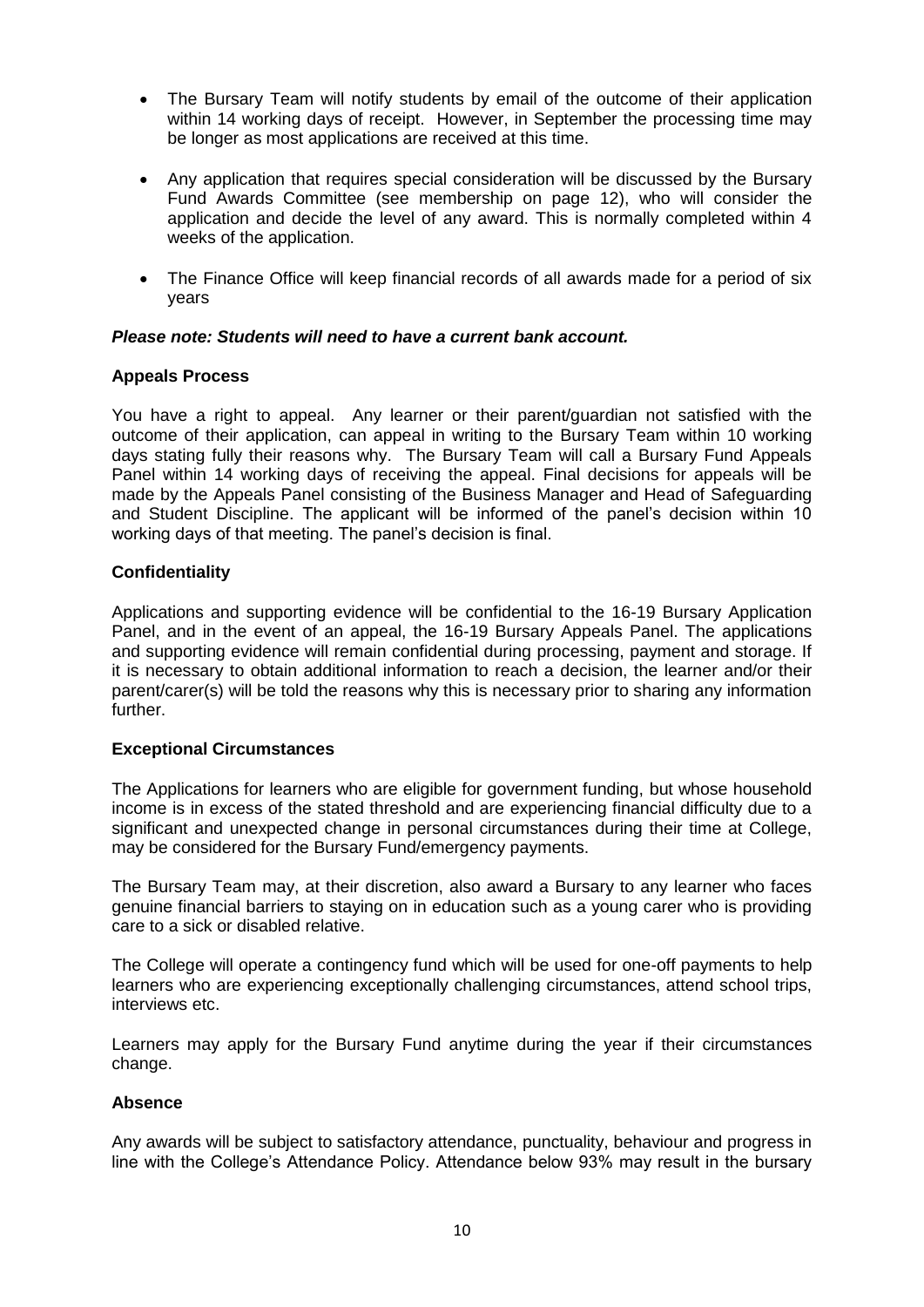awards being removed or withheld. Issues with punctuality may also result in awards being withheld.

#### **Holidays in College Term Time**

The College discourages taking time away from study for holidays during term time therefore holidays in College term time will be recorded as unauthorised. In the event you choose to do this a letter from a parent/carer should be sent to the Attendance Officer.

#### **Formal Agreement**

A student awarded a Guaranteed or Discretionary Bursary will sign an agreement with St Mary's College undertaking to meet the College's conditions, accepting the amount and basis on which it is to be paid.

#### **Roles & Responsibilities**

#### DISCRETIONARY LEARNER SUPPORT FUND AWARDS COMMITTEE MEMBERSHIP

• The Bursary Team

#### **Responsibilities:**

1. The Bursary Team and the Business Manager to formulate the College policy and procedure for distributing the Bursary Award Fund

2. To agree and confirm the criteria and formula for making standard awards

3. To agree discretionary awards on an individual basis

#### DISCRETIONARY LEARNER SUPPORT FUND APPEALS PANEL MEMBERSHIP

- Head of Safeguarding and Student Discipline
- Business Manager

#### **Responsibilities:**

This Panel is responsible for hearing any appeals and to rule on the appropriateness of the original award decision, confirming or amending it as appropriate. Following this, the Bursary Team will communicate the outcome of the appeal to the student by letter.

## **5. Important notes**

The fund will be distributed in a consistent and fair way and in accordance with guidance issued by the Education and Skills Funding Agency (ESFA). Learner eligibility will normally be determined through an income-related assessment together with an assessment of the actual need for support. Where possible and appropriate, awards will be calculated using a standard formula. This process will be managed by the Bursary Team.

The Bursary fund cannot be used to fund extra-curricular activities or learning support, Duke of Edinburgh Award, tuition etc. Awards will be made as and when funds are requested for a specific purpose, upon completion of an awards request form. Request forms will be emailed upon a successful bursary application and will also be available on the College website.

Where, in the view of the Bursary Team, special circumstances apply, the application will be assessed and awards will be made where appropriate.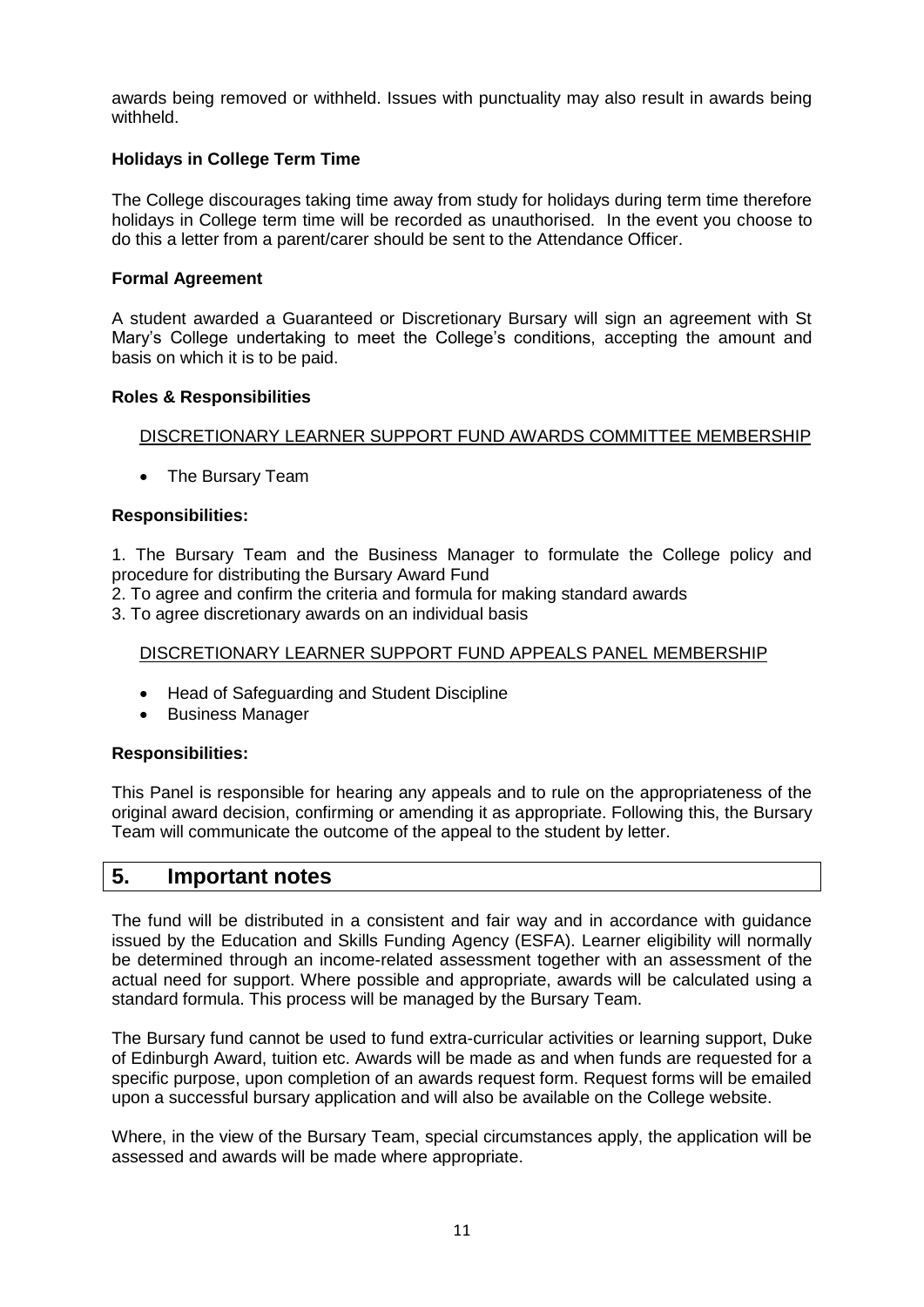In cases where emergency help is required, support may be arranged by the Bursary Team to reflect the immediate needs of the learner.

The budget for the Bursary Fund is limited: learners who are eligible for support are not automatically entitled to it. If demand exceeds the available funds, reduced awards may be given.

In its administration of the Bursary Fund, St. Mary's College will not discriminate against learners on any basis as defined in current equalities legislation.

Learners enrolled on a two year course will need to re-apply for financial assistance at the beginning of the second year. Awards made in the second year may differ from first year awards.

All awards are dependent on the learners achieving and maintaining satisfactory progress and attendance in all their classes and the Bursary will be withheld or withdrawn if deemed unsatisfactory.

If false or incomplete information is submitted, or if parents do not declare any part of their income that is relevant, it may result in a referral to the police with the possibility of the learner and/or their family facing prosecution.

The Bursary Team may require updated evidence throughout the year.

#### **Care To Learn - Childcare support for young parents**

Students aged 16-19 years of age who have parental responsibility can also access financial support for childcare through the Government funded Care to Learn scheme. Further details and how to apply can be found at https://www.gov.co.uk/care-to-learn/how-to-claim. Young parents are expected to access any entitlement they may have for 15 or 30 hours free childcare for 2, 3 and 4 year olds before applying for funding from Care to Learn. More information is available on the gov.uk website (https://www.gov.uk/free-early-education)

### **6. Free College Meals**

As well as the Bursary fund, some students may be eligible for the free college meals. The College will fund the free meal to all eligible students via an electronic credit to the value of £2.41 a day for the days the student is timetabled to be in College, which can only be redeemed on–site to the value of £2.41 a day.

Learners who are off-site undertaking work placement or on educational visits may be offered cash at the discretion of the Bursary Team – please inform the Bursary Team prior to the event.

#### **Eligibility**

One of the following must apply:

- learners must be aged between 16 and 18 on 31 August 2021 to be eligible for free meals. Learners who turn 19 during their study programme will remain eligible for a free meal until the end of the academic year in which they turn 19.
- learners aged 19 or over at 31 August 2021 and have an Education, Health and Care Plan (EHCP).